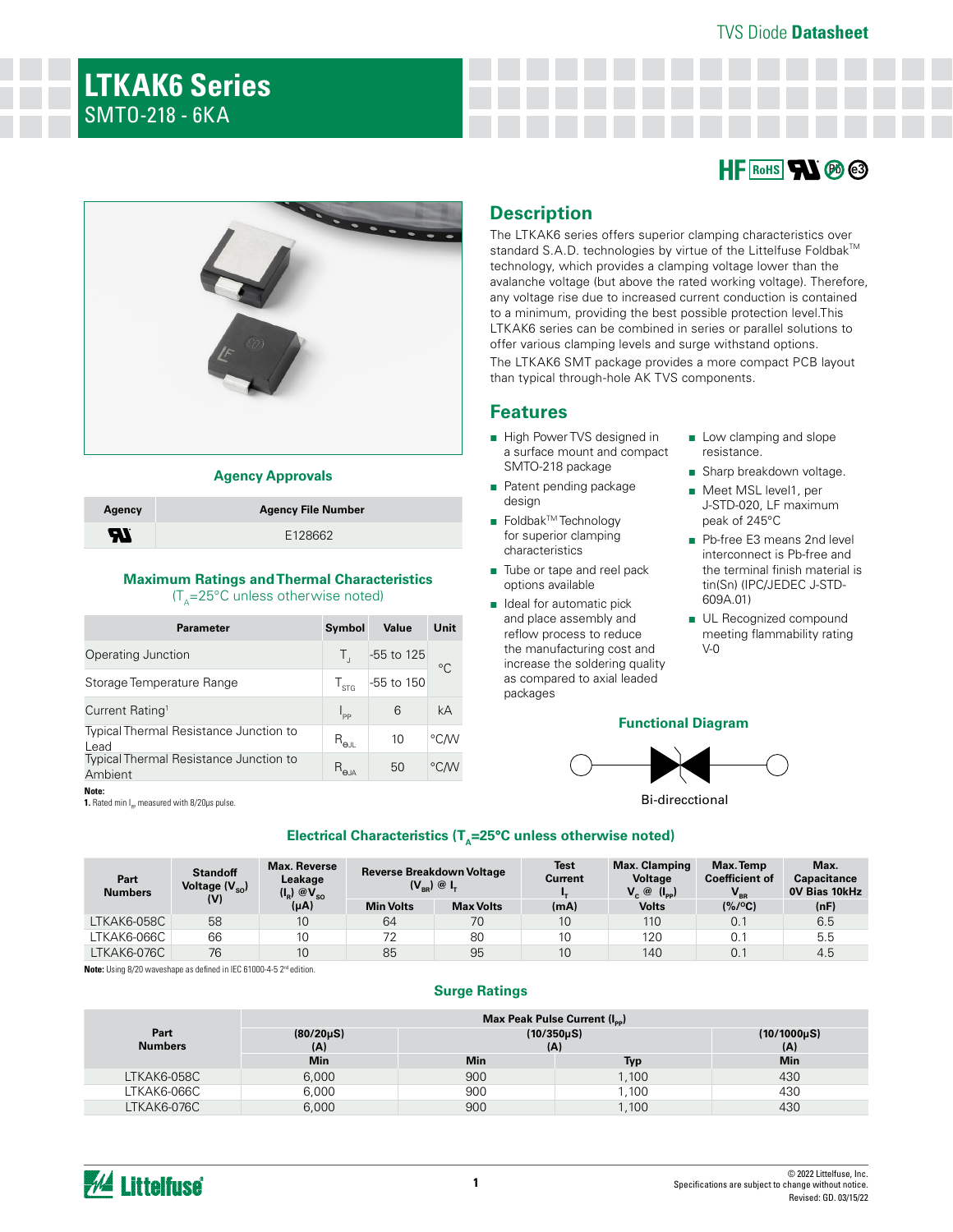# **I-V Curve Characteristics**



## **P<sub>PPM</sub> Peak Pulse Power Dissipation --**<br>Max power dissipation **V<sub>R</sub>** Stand-off Voltage --Maximum voltage that can be applied to the TVS without operation **V<sub>BR</sub>** Breakdown Voltage --Maximum voltage that flows though the TVS at a specified test current  $(\mathsf{I}_7)$

- **V<sub>C</sub> Clamping Voltage --**<br>Peak voltage measured across the TVS at a specified Ippm (peak impulse current)
- 
- **I <sup>R</sup>Reverse Leakage Current --**

# **Ratings and Characteristic Curves** (T<sub>A</sub>=25°C unless otherwise noted)



## **Pulse Waveform**



**Peak Power Derating**



Please contact Littelfuse for reliability or FIT/MTBF data , the performance is subject to vary and depends on the end customers' application condition.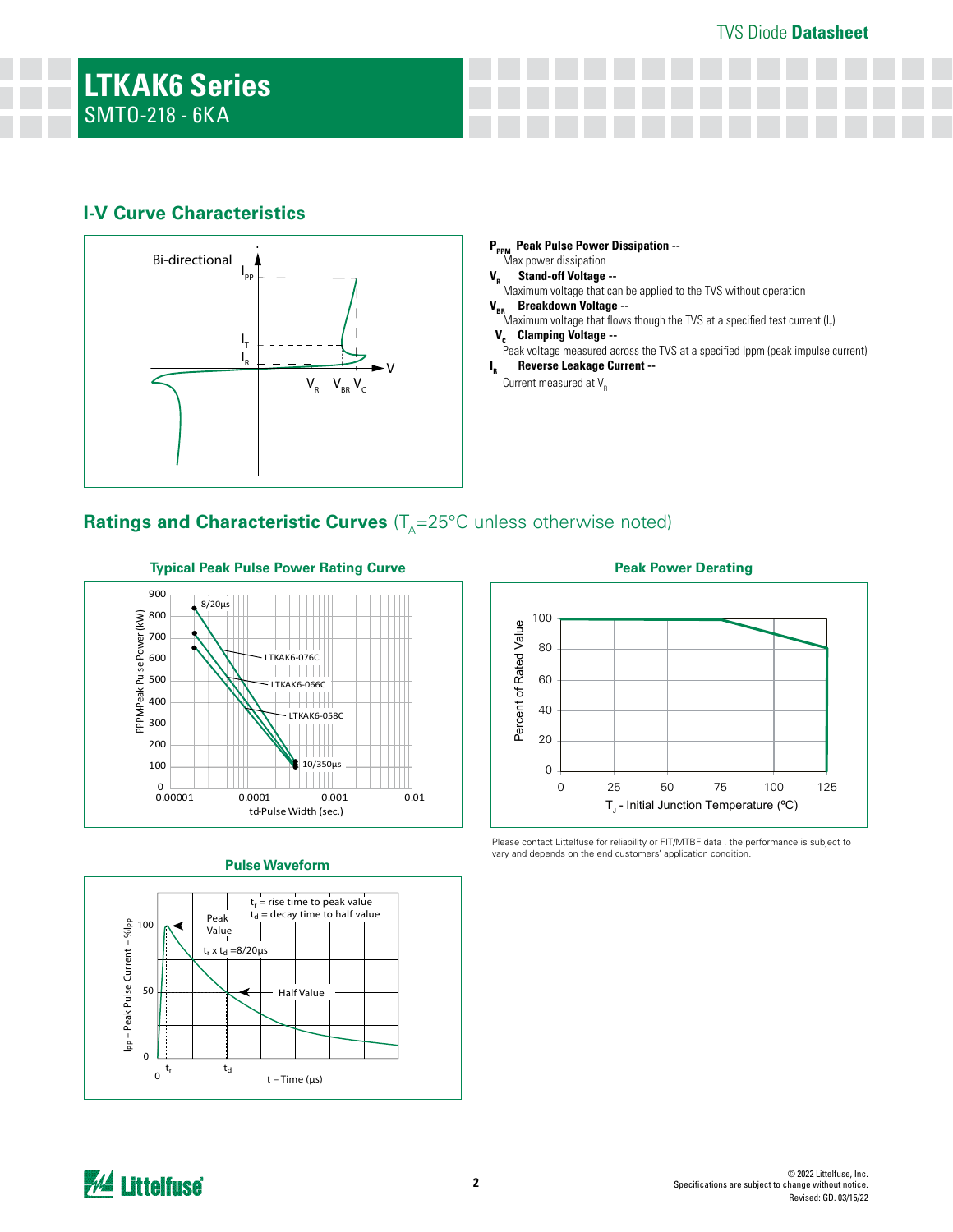## TVS Diode **Datasheet**

# **Soldering Parameters**

| <b>Reflow Condition</b>            |                                                     | Lead-free assembly |
|------------------------------------|-----------------------------------------------------|--------------------|
|                                    | - Temperature Min $(T_{s(min)})$                    | $150^{\circ}$ C    |
| <b>Pre Heat</b>                    | - Temperature Max $(T_{s(max)})$                    | $200^{\circ}$ C    |
|                                    | - Time (min to max) $(t_*)$                         | $60 - 180$ secs    |
|                                    | Average ramp up rate (Liquidus Temp $(T_0)$ to peak | 3°C/second max     |
|                                    | $T_{S(max)}$ to $T_{A}$ - Ramp-up Rate              | 3°C/second max     |
| <b>Reflow</b>                      | - Temperature (T <sub>a</sub> ) (Liquidus)          | $217^{\circ}$ C    |
|                                    | - Time (min to max) $(t_2)$                         | $60 - 150$ seconds |
| Peak Temperature (T <sub>a</sub> ) |                                                     | $245+0/5$ °C       |
|                                    | Time within 5°C of actual peak Temperature (t)      | 30 seconds Max     |
| <b>Ramp-down Rate</b>              |                                                     | 6°C/second max     |
| Time 25°C to peak Temperature (T)  |                                                     | 8 minutes Max.     |
| Do not exceed                      |                                                     | $245^{\circ}$ C    |



#### **Flow/Wave Soldering (Solder Dipping)**

| <b>Peak Temperature:</b> | 260°C      |
|--------------------------|------------|
| Dipping Time:            | 10 seconds |
| Soldering:               | 1 time     |

### **Physical Specifications**

| Weight          | Contact manufacturer                                      |
|-----------------|-----------------------------------------------------------|
| Case            | Epoxy encapsulated                                        |
| <b>Terminal</b> | Tin plated lead, solderable per<br>MIL-STD-202 Method 208 |



## **Part Marking System**



#### **Physical Specifications**

| <b>High Temp Storage</b> | JESD22-A103              |
|--------------------------|--------------------------|
| <b>HTRB</b>              | JESD22-A108              |
| <b>MSL</b>               | JESDEC-J-STD020, Level 1 |
| H3TRB                    | JESD22-A101              |
| <b>RSH</b>               | JESD22-B106              |